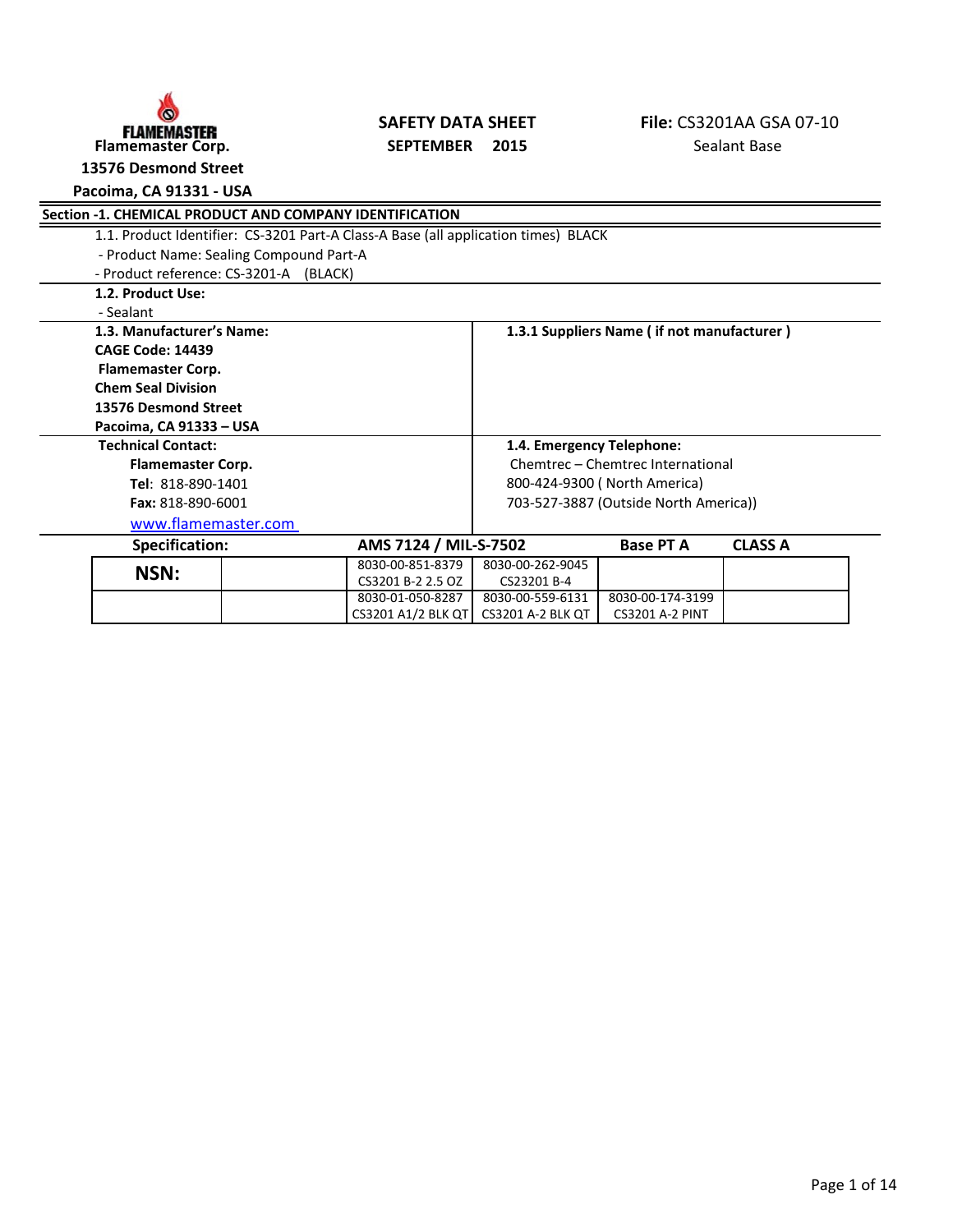#### **Section -2. HAZARD ( S ) IDENTIFICATION**

FLAMMABLE LIQUIDS - (CATEGORY 2) SKIN SENSITIZATION - (CATEGORY 1) RESPIRATORY SENSITIZATION - CATEGORY 1 GERM CELL MUTAGENICITY - CATEGORY 2 SPECIFIC TARGET ORGAN TOXICITY-SINGLE EXPOSURE -CATEGORY 2 SPECIFIC TARGET ORGAN TOXICITY (SINGLE EXPOSURE) - (NARCOTIC EFFECTS) - CATEGORY 3 SPECIFIC TARGET ORGAN TOXICITY (REPEATED EXPOSURE) - CATEGORY 2 ACUTE TOXICITY - (ORAL) - CATEGORY 4 ASPIRATION HAZARD - CATEGORY 1 CHRONIC, AQUATIC - Category 4 **CLASSIFICATION OF THE MIXTURE:** SKIN CORROSION/IRRITATION - Category 2 SERIOUS EYE DAMAGE/EYE IRRITATION - Category 2 OSHA/HCS STATUS: This material is considered hazardous by the OSHA Hazard Communication Standard (29 CFR 1910.1200) CARCINOGENICITY - Category 2 REPRODUCTIVE TOXICITY - CATEGORY 2

**GHS LABEL REQUIREMENTS HAZARD PICTOGRAMS**



**SIGNAL WORD : DANGER**

**HAZARD STATEMENTS:**

FLAMMABLE LIQUID AND VAPOR (H226) MAY BE FATAL IF SWALLOWED AND ENTERS AIRWAYS - (H304) MAY CAUSE DROWSINESS OR DIZZINESS-(H336) MAY CAUSE DAMAGE TO ORGANS - (H371) CAUSES DAMAGE TO ORGANS THROUGH PROLONGED OR REPEATED EXPOSURE - (H373) MAY CAUSE AN ALLERGIC SKIN REACTION - (H317) SUSPECTED OF CAUSING GENETIC DEFECTS - (H341) SUSPECTED OF CAUSING CANCER - (H351) HARMFUL IF SWALLOWED - H302 MAY CAUSE ALLERGY OR ASTHMA SYMPTOMS OR BREATHING DIFFICULTIES IF INHALED - (H334) SUSPECTED OF DAMAGING FERTILITY OR THE UNBORN CHILD - (H361) MAY CAUSE LONG LASTING HARMFUL EFFECTS TO AQUATIC LIFE - (H413) CAUSES SERIOUS EYE IRRITATION - (H319) CAUSES SKIN IRRITATION - (H315)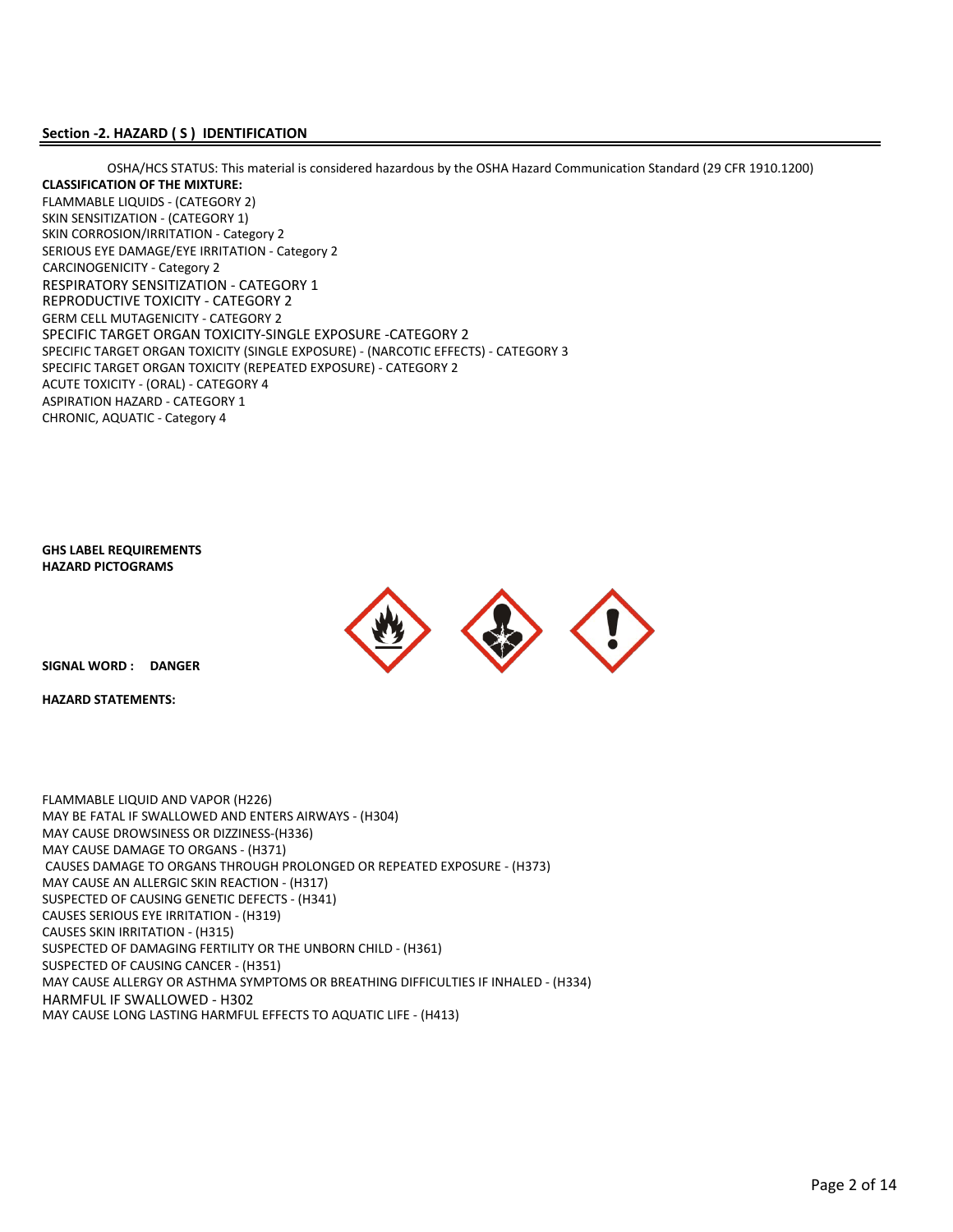#### **PRECAUTIONARY STATEMENTS:**

- P101+P102+P103: If medical advice is needed, have product container or label at hand. Keep out of reach of children.
- Read label before use<br>• P202: Do not bandle u
- P202: Do not handle until all safety precautions have been read and understood
- P210: Keep away from heat/sparks/open flames and hot surfaces-No Smoking
- P240:Ground/bond container and receiving equipment
- P261+P262+P263+P264:Avoid breathing dust/fumes/gas/mist/vapours/spray. Do not get in eyes , on skin, or on clothing. Avoid contact during pregnancy/while nursing. Wash thoroughly after handling.
- P270+P271+P273: Do not eat drink or smoke when using this product. Use only outdoors or in a well ventilated area. Avoid release to the environment.
- P281+P280: Use personal protective equipment as required. Wear protective gloves/ protective clothing/ eye protection/face protection
- P301+P310+P331: If swallowed: Immediately call a POISON CENTER or doctor/physician. Do not induce vomiting.
- P305+P351+P338+P315: If in eyes: Rinse cautiously with water for several minutes. Remove contact lenses, if present and easy to do. Continue rinsing. Get immediate medical advice/attention.
- P304+P340+P314: If inhaled: Remove victim to fresh air and keep at rest in a position comfortable for breathing. Get medical advice/attention if you feel unwell
- P342+P340+P315: If experiencing respiratory symptoms: Remove victim to fresh air and keep at rest in a position comfortable for breathing. Get immediate medical advice/attention.
- P302+P352: If on skin (or in hair) : Wash with plenty of soap and water. If skin irritation occurs seek medical attention
- P306+P361: If on clothing: Remove/ take off immediately all contaminated clothing
- P402+P403+P404: Store in a dry place. Store in a well ventilated space. Store in a closed container.
- P233+P234+P235: Keep container tightly closed. Keep only in original container. Keep cool.

#### SUPPLEMENTAL LABEL ELEMENTS:

nervous system damage. Inhalation of concentrations above recommended limits causes headaches, drowsiness and nausea and could lead to unconsciousness or possibly death. Repeated exposure to high vapor concentrations may cause irritation of the respiratory system and permanent brain and

irritating to the mucous membranes and may cause the skin to become sensitized. 1-component mixtures: formaldehyde is released during the curing phase. Formaldehyde may cause irreversible effects, is

Avoid any contact with skin or clothing and wash thoroughly after handling.

Emits toxic fumes when heated.

HAZARDS NOT OTHERWISE CLASSIFIED:

Prolonged or repeated exposure may dry skin and / or cause skin irritation. Dust from grinding or abrading may be hazardous if inhaled. Dust may also form concentrations in air that are explosive hazards. This material emits toxic fumes when heated or burned.

## **Section -3. COMPOSITION / INFORMATION ON INGREDIENTS**

**Chemical family** : Mixture of organic compounds For the hazards of the composition, (SDS see Section 2).

#### **GHS CLASSIFICATION:LIQUID POLYMER** // OSHA HAZARDS: TARGET ORGAN EFFECT,IRRITANT,FLAMMABLE LIQUID

EYE IRRITATION (CATEGORY 2) SKIN IRRITATION (CATEGORY 2) SPECIFIC TARGET ORGAN TOXICITY-SINGLE EXPOSURE-(CATEGORY 3) AQUATIC, CHRONIC (CATEGORY 3)

#### **GHS CLASSIFICATION:LIQUID POLYMER** // OSHA HAZARDS: TARGET ORGAN EFFECT,IRRITANT,FLAMMABLE LIQUID

EYE IRRITATION (CATEGORY 2) SKIN IRRITATION (CATEGORY 2) SPECIFIC TARGET ORGAN TOXICITY-SINGLE EXPOSURE-(CATEGORY 3) AQUATIC, CHRONIC (CATEGORY 3)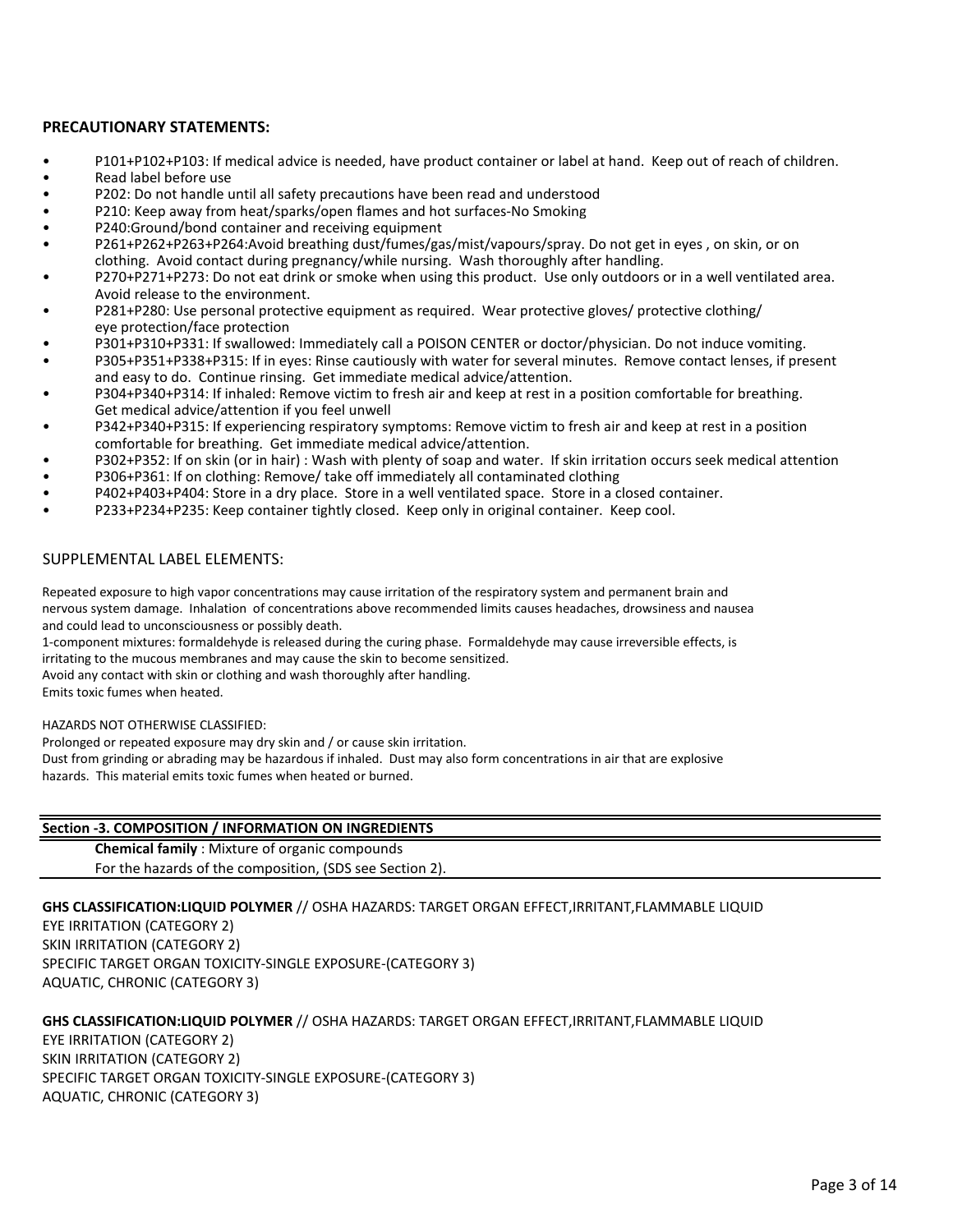#### **GHS CLASSIFICATION IN ACCORDANCE WITH 29 CFR 1910 (OSHA HCS): TOLUENE**

FLAMMABLE LIQUIDS (CATEGORY 2),H225 SKIN IRRITATION (CATEGORY 2),H315 REPRODUCTIVE TOXICITY (CATEGORY 2),H361 SPECIFIC TARGET ORGAN TOXICITY-SINGLE EXPOSURE-(CATEGORY 3),CENTRAL NERVOUS SYSTEM,H336 SPECIFIC TARGET ORGAN TOXICITY-REPEATED EXPOSURE (CATEGORY 2),H373 ASPIRATION HAZARD (CATEGORY 1),H304 ACUTE AQUATIC TOXICITY (CATEGORY 2),H401

#### **CALCIUM CARBONATE:**

GHS CLASSIFICATION: CALCIUM CARBONATE EYE DAMAGE (CATEGORY 1) SKIN IRRITATION (CATEGORY 2) SPECIFIC TARGET ORGAN TOXICITY-SINGLE EXPOSURE-(CATEGORY 3)

#### **CARBON BLACK:**

MAY FORM COMBUSTIBLE DUST CONCENTRATIONS IN AIR

#### **PROPRIETARY ADHESION PROMOTER:**

SKIN CORROSION / IRRITATION - (CATEGORY2) SERIOUS EYE DAMAGE / EYE IRRITATION - (CATEGORY 2A) RESPIRATORY SENSITIZATION - (CATEGORY 1) SKIN SENSITIZATION - (CATEGORY 1) GERM CELL MUTAGENICITY - (CATEGORY 2) CARCINOGENICITY - (CATEGORY 1A) SPECIFIC TARGET ORGAN TOXICITY (REPEATED EXPOSURE) - (STOT RE) - (CATEGORY 2) ACUTE TOXICITY (INHALATION) - (CATEGORY 4)

#### **LIQUID PHENOLIC RESIN:**

Skin Sensitization ( Category 1) Carcinogenicity ( Category 2) Acute Toxicity ( Category 3), (Dermal) Acute Toxicity ( Category 3) (Inhalation) Acute Toxicity ( Category 3) (Oral) Aquatic Acute ( Category 3) Flammable Liquid ( Category 4) Skin Corrosion ( Category 1B) Specific Target Organ Toxicity-Single Exposure - STOT SE- ( Category 3)

#### **Bisphenol A- Epoxy Resin with Toluene**

FLAMMABLE LIQUIDS - CATEGORY 2 SKIN CORROSION/IRRITATION - CATEGORY 2 SERIOUS EYE DAMAGE/EYE IRRITATION - CATEGORY 2A SKIN SENSITIZATION - CATEGORY 1 TOXIC TO REPRODUCTION (UNBORN CHILD) - CATEGORY 2 SPECIFIC TARGET ORGAN TOXICITY ( SINGLE EXPOSURE) (NARCOTIC EFFECTS) - CATEGORY 3 AQUATIC HAZARD (ACUTE) - CATEGORY 2 AQUATIC HAZARD (LONG TERM) - CATEGORY 3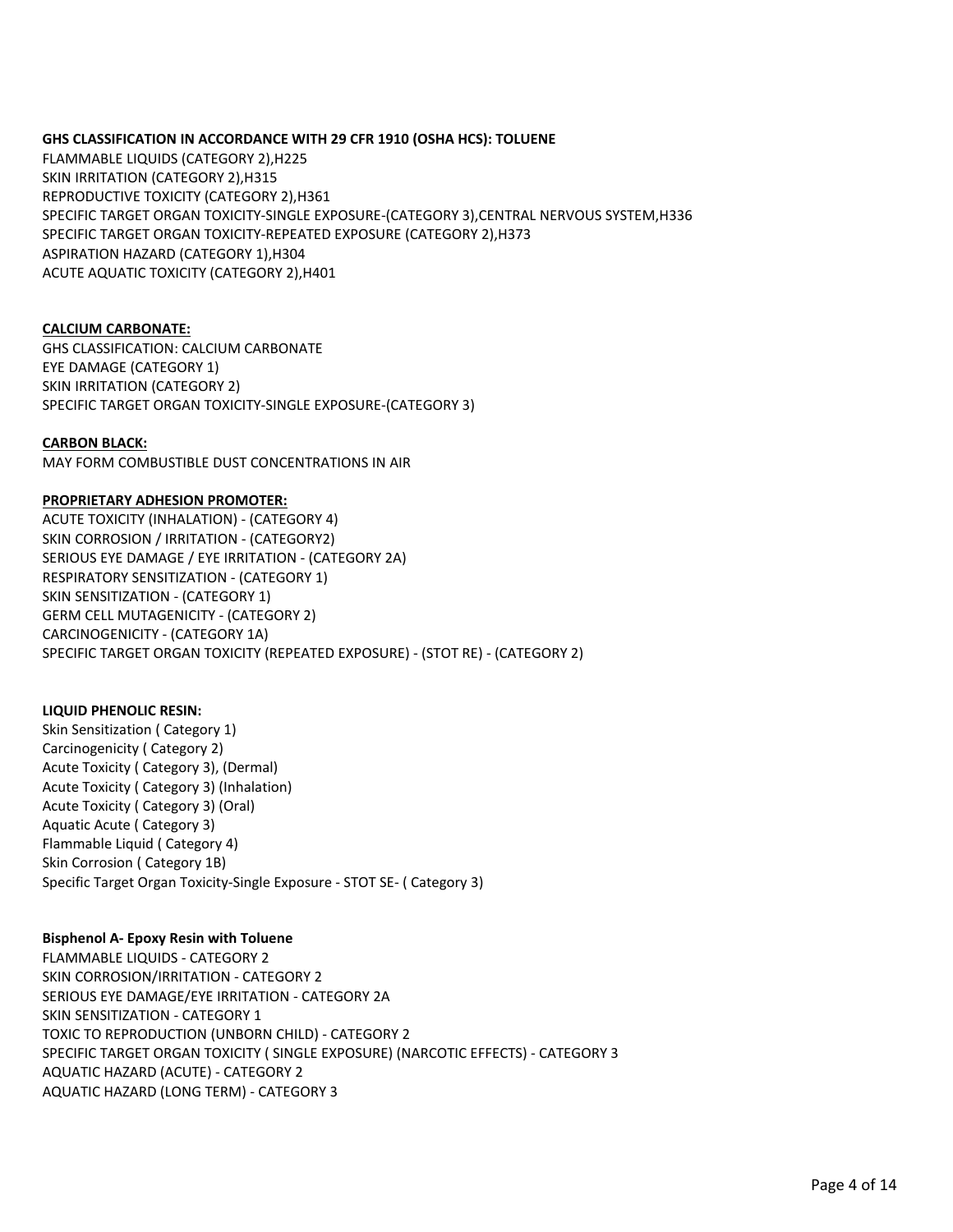| <b>SUBSTANCE</b>                          | <b>H&amp;P STATEMENTS</b>                         | <b>CAS</b> | <b>EINECS/ELINCS</b> |
|-------------------------------------------|---------------------------------------------------|------------|----------------------|
| % by weight in the product                |                                                   |            |                      |
| LIQUID POLYMER < 70%                      | H319, H335, H315, H412, H223,                     | N/A        | <b>POLYMER</b>       |
|                                           | P210,P270,P305+P351+P338                          |            |                      |
|                                           | +P313,P306+P361,P370+P260                         |            |                      |
|                                           | H319, H335, H315, H412, H223,                     |            | <b>POLYMER</b>       |
| LIQUID POLYMER < 70%                      | P210, P270, P305+P351+P338                        | N/A        |                      |
|                                           | +P313,P306+P361,P370+P260                         |            |                      |
|                                           |                                                   |            |                      |
| TOLUENE (Methylbenzene)<br>$< 2\%$        | H225, H304, H315, H319, H332, H336,               | 108-88-3   | 203-625-9            |
|                                           | H361, H371, H401,                                 |            |                      |
|                                           | P210P260,P281,P301+P310,P305+<br>P351+ P338, P331 |            |                      |
| <b>CARBON BLACK</b><br>$3%$               | May form combustible dust                         | 1333-86-4  | N/A                  |
|                                           | concentrations in air.                            |            |                      |
| Calcium Carbonate<br><45%                 | P305+P351+P313,P280<br>H319                       | 72608-12-9 | 207-439-9            |
| Bisphenol A- Epoxy Resin with Toluene <3% | H225, H319, H315, H317, H361d,                    | N/A        | N/A                  |
|                                           | H336, H400, H412                                  |            |                      |
| Liquid Phenolic Resin <2%                 | H227, H301, H311, H314, H317,                     |            |                      |
|                                           | H331, H335, H351, H402                            | N/A        | N/A                  |
|                                           | P201, P202, P261, P272, P280                      |            |                      |
|                                           | P302+P352, P308+P313, P321,                       |            |                      |
|                                           | P333+P313, P362+P364,                             |            |                      |
|                                           | P405, P501                                        |            |                      |
| Proprietary Adhesion Promoter <3%         | H332, H319, H315, H334, H317,                     | N/A        | N/A                  |
|                                           | H350, H341, H373                                  |            |                      |

#### **Section -4. FIRST-AID MEASURES**

**General:** When in doubt or symptoms persist, seek medical attention. Have Safety Data Sheet information available. Never give anything by mouth to an unconscious person.

**Inhalation:** Remove to fresh air, if breathing has stopped, administer artificial respiration. Give nothing by mouth, seek immediate medical attention.

**Eye contact:** Remove any contact lenses if present and easy to do. Irrigate with clean, fresh water for at least 15 minutes, holding the eye lids apart, and seek immediate medical attention.

**Skin contact:** Remove contaminated clothing. Wash skin thoroughly with soap and water or use recognized skin cleaners. Do NOT use aromatic solvents, thinners or petroleum products.

**Ingestion**: If accidentally swallowed obtain immediate medical attention. Keep at rest. Do NOT induce vomiting. Never give anything by mouth to an unconscious person.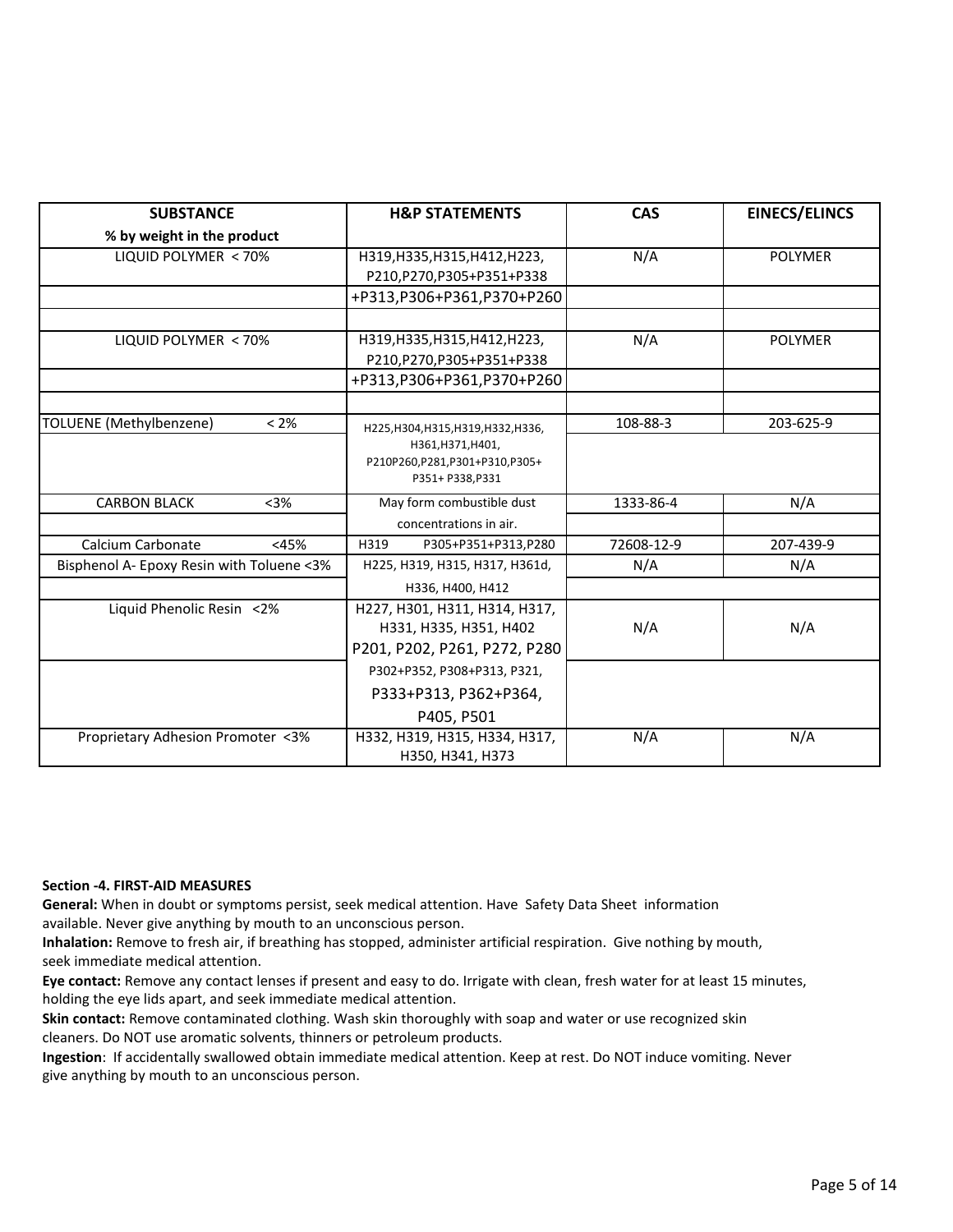#### **Section -5. FIRE-FIGHTING MEASURES**

#### **Extinguishing agents**

**Recommended:** Universal resistant foam, CO2, water, powder. **Agents to avoid:** None known

#### **Attention**

from fire area as well. Promptly remove all persons in the event of a fire from the fire area. If safe to do so, remove all containers

Fire will produce dense black smoke. Exposure to decomposition products may cause a Health Hazard. Fire fighters should wear self-contained breathing apparatus.

Water mist may be used to cool closed containers to prevent pressure build-up and possible auto-ignition and explosion when exposed to extreme heat.

Do not weld, flame cut or expose to extreme heat or ignition sources, empty containers which have contained flammable products.

Do not allow run-off from fire fighting to enter drains or water courses.

#### **HAZARDOUS DECOMPOSITION PRODUCTS INCLUDE:**

• Carbon Monoxide

• Halogenated Compounds

- Sulfur Oxides
- Carbon Dioxide Metal Oxide / Oxides • Oxides of Carbon, Sulfur Dioxide, Trace Hydrogen Sulfide
- Formaldehyde Smoke
- 
- 
- Aldehydes Cxides of Nitrogen
	- Calcium Oxide

#### **Section -6. ACCIDENTAL RELEASE MEASURES**

• Low Molecular Weight Hydrocarbons

Eliminate sources of ignition, ventilate the area. Avoid breathing vapors by using appropriate respiratory protective equipment. Refer to protective measures listed in sections 7 & 8.

Collect spill with non-combustible absorbent materials, e.g. sand, earth, vermiculite, diatomaceous earth and place in a suitable container for disposal in accordance with local regulations (see section 13). Do not allow to enter drains or watercourses.

Clean-up with a detergent/ water mix ; avoid use of aromatic solvents. If the product enters drains or watercourses, inform authority with jurisdiction in accordance with state / local regulations.

#### **Section -7. HANDLING AND STORAGE**

#### **7.1 Handling:**

No smoking, eating and drinking during handling. Wash hands and face before eating, drinking, or smoking. Avoid exposure during pregnancy

Keep containers tightly closed. Prior to movement containers which are opened should be carefully resealed. Avoid skin and eye contact. Avoid inhalation in case of exposure to vapor and spray mist.

Handle and open containers with care to avoid spilling of contents. Never use pressure to empty; container is not a pressure vessel. Clean or discard contaminated clothing and shoes.

Preparation may charge electrostatically; always use grounding/ bonding/ earthing leads when transferring contents of containers. Operators should wear antistatic footwear and clothing, and floors should be electrically conductive. Vapors are heavier than air and may spread along floors. Vapors may form explosive mixtures with air. Prevent the creation of flammable or explosive concentrations of vapor in air, and avoid vapor concentration higher than the Occupational Exposure Limits.

Use in areas from which local sources of ignition have been excluded. Electrical equipment including lighting should be protected to the appropriate standard. Isolate from sources of heat, sparks and open flame. Non-sparking tools are recommended.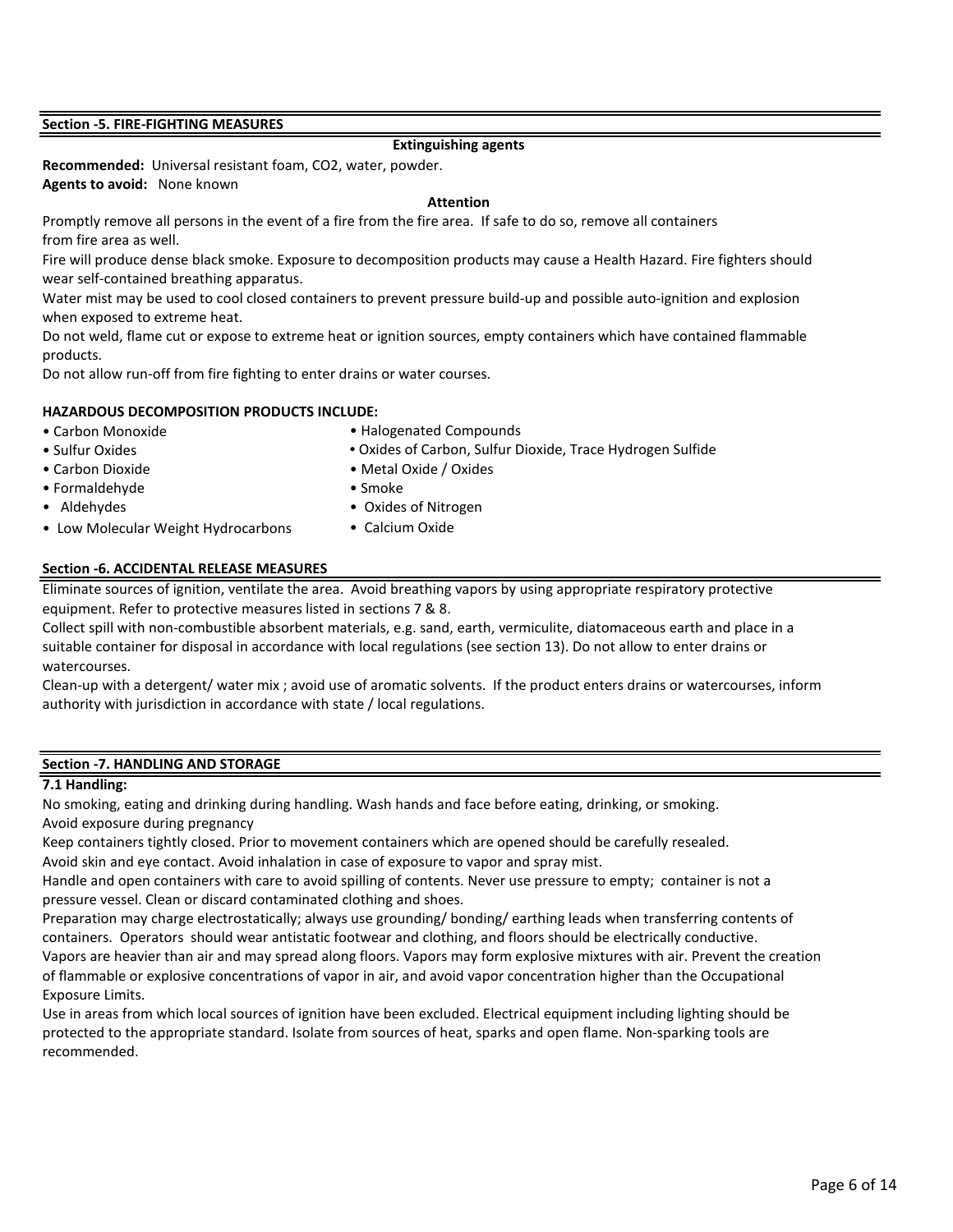#### **7.2 Storage:**

Observe label precautions. Store between 32/F and 95/F ( 0/C and 35/C ) in a dry, clean and well ventilated place, away from sources of heat, ignition, and direct sunlight. For flash points below 23 °C store in an area constructed to the appropriate standard

#### **8. EXPOSURE CONTROLS / PERSONAL PROTECTION**

#### **8.1 Engineering measures:**

Avoid the inhalation of vapors, spray mist and particulates. Achieve by local exhaust ventilation providing good general extraction as to keep air-borne concentration below the Occupational Exposure Limits (OEL).

If local / area ventilation is not sufficient to comply with OEL, suitable (NIOSH) respiratory protection to be provided. Always provide suitable (NIOSH) respiratory protection when sanding, grinding or otherwise abrading cured material.

#### **8.2 Exposure limits**

| Work place exposure limits (8 hour) |                                           |                                           |  |  |  |
|-------------------------------------|-------------------------------------------|-------------------------------------------|--|--|--|
| <b>Substance</b>                    | <b>OSHA</b>                               | <b>ACGIH TWA</b>                          |  |  |  |
| <b>LIQUID POLYMER</b><br>∗          | Not known                                 | Not known                                 |  |  |  |
| <b>LIQUID POLYMER</b><br>∗          | Not known                                 | Not known                                 |  |  |  |
| TOLUENE (Methylbenzene)*            | $200$ ppm                                 | 20 ppm                                    |  |  |  |
| CALCIUM CARBONATE *                 | 5 mg/m <sup>3</sup> (RESPIRABLE FRACTION) | 3 mg/m <sup>3</sup> (RESPIRABLE FRACTION) |  |  |  |
| CALCIUM CARBONATE *                 | 15mg/m <sup>3</sup> (TOTAL DUST)          | 10 mg/m <sup>3</sup> (TOTAL DUST)         |  |  |  |
| <b>CARBON BLACK *</b>               | 3.5 mg/ $m3$                              | 3.0 mg/ $m3$                              |  |  |  |
|                                     |                                           |                                           |  |  |  |
| * can be absorbed through skin      |                                           |                                           |  |  |  |

#### **8.3 Personal protection**

All Personal Protective Equipment, including Respiratory Protection, used to control exposure to hazardous substances must be selected to meet the requirements of OSHA Regulations.

#### **Respiratory protection :**

Appropriate respiratory protection equipment should be selected according to the type of contaminants, following regulatory (OSHA / NIOSH) and manufacturers instructions including proper fitting of devices.

#### **Hand protection :**

For prolonged or repeated contact, recommend gloves type: polyvinyl alcohol, nitrile rubber, latex rubber (some people may exhibit sensitivity to Latex). Barrier creams may help to protect exposed areas of the skin. However, they should not be applied post exposure.

#### **Eye protection :**

Use safety glasses with side shields to protect against splashes. Face shields may also be worn.

#### **Skin protection :**

Protective clothing made of antistatic and fire resistant fibers. All parts of the body should be washed after contact. Use good hygiene and industrial practices, keep working clothes clean.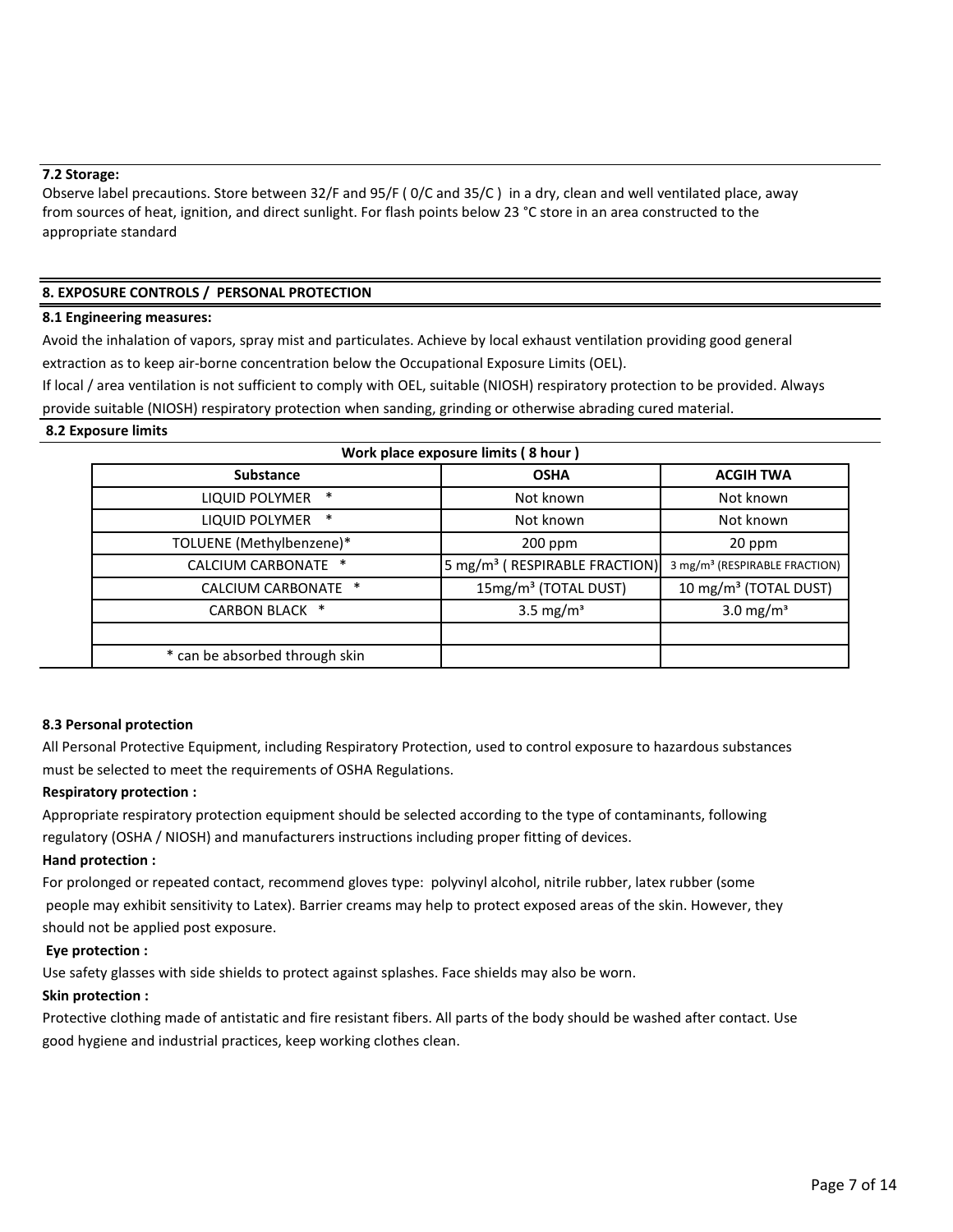#### **9. PHYSICAL AND CHEMICAL PROPERTIES**

- Physical state at: 68 º F (20 º C) Liquid Ph : N/A
- Flash point: 40 ° F (4 ° C) Method: TCC  $\bullet$  Volatile by VOLUME: N/A
- 
- Vapor Density: NIL Color: BLACK
- Lower Explosive Limit (% vol.): N/A Appearance: PASTE
- Upper Explosive Limit '(% vol.): N/A Odor: Polysulfide Odor
- Miscibility in water at 20 º C: NEGLIGIBLE Boiling Point: Unknown
- 
- 
- 
- Specific gravity at: 68 ° F (20 ° C) N/A Vapor pressure at: 68 º F (20 º C) NIL
	-
	-
	-
	-
- VOC: N/A Material Supports Combustion: Yes

#### **10. STABILITY AND REACTIVITY**

Stable under recommended storage and handling conditions (see SDS section 7). In case of combustion, may produce hazardous decomposition products such as :

- 
- 
- 
- Formaldehyde Smoke
- 
- Low Molecular Weight Hydrocarbons
- Carbon Monoxide **Halogenated Compounds**
- Sulfur Oxides Oxides of Carbon, Sulfur Dioxide, Trace Hydrogen Sulfide
- Carbon Dioxide Metal Oxide / Oxides
	-
- Aldehydes Cxides of Nitrogen
	- Calcium Oxide

#### **11. TOXICOLOGICAL INFORMATION**

There are no data available on the preparation itself. See (SDS Sections 3 and 15) for details.

Exposure to component solvents vapors at concentrations in excess of the stated Occupational Exposure Limits may result in adverse health effects such as mucous membrane and respiratory system irritation and adverse effects on kidney, liver and central nervous system.

Symptoms and signs of overexposure include headache, dizziness, fatigue, muscular weakness, drowsiness, Repeated or prolonged contact with the preparation may cause Defatting of the skin resulting in non-allergic dermatitis and absorption through the skin. reduced fetal weight, increase in fetal deaths, skeletal malformations, and in extreme cases loss of consciousness

The liquid splashed in the eyes causes serious eye irritation and damage.

Irritating to mouth, throat and stomach. Ingestion causes reduced fetal weight, increased fetal deaths and skeletal malformations

Formaldehyde is released during curing.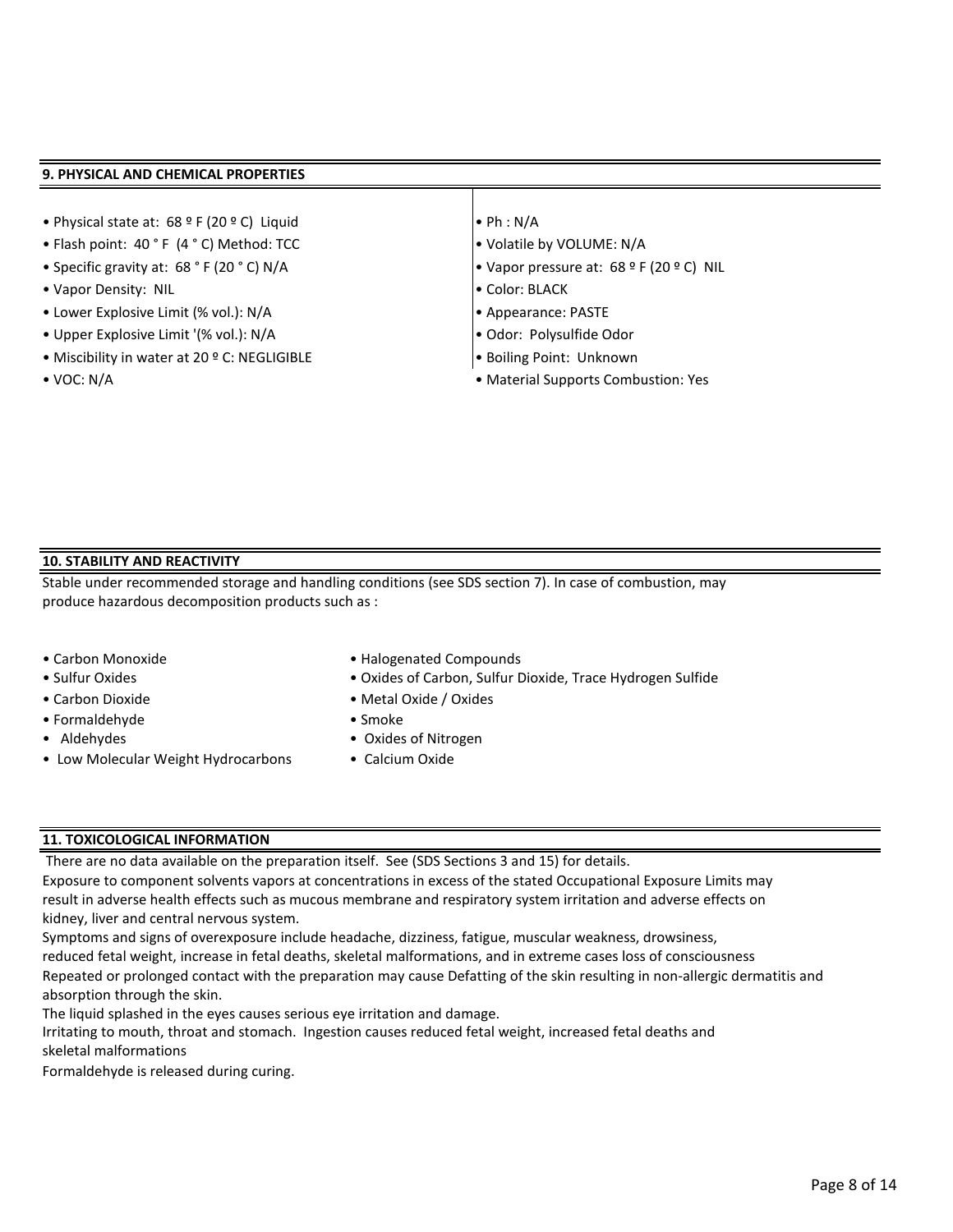#### **ACUTE TOXICITY:**

| <b>PRODUCT:</b>              | <b>RESULT</b>                                                                                         | <b>SPECIES</b>                     | <b>DOSE</b>                                                      | <b>EXPOSURE</b>    |
|------------------------------|-------------------------------------------------------------------------------------------------------|------------------------------------|------------------------------------------------------------------|--------------------|
| Calcium Carbonate<br>Toluene | LD50 ORAL<br><b>LC50 Inhalation Vapor</b><br><b>LC50 Inhalation Vapor</b><br>LD50 Dermal<br>LD50 ORAL | Rat<br>Rat<br>Rat<br>Rabbit<br>Rat | 6450 mg/kg<br>49 $g/m^3$<br>8000 ppm<br>$8.39$ g/kg<br>636 mg/kg | 4 Hours<br>4 Hours |
| Bisphenol A- Epoxy Resin     | LD50 Dermal                                                                                           | Rat                                | >2000 mg/kg                                                      |                    |
|                              | LD50 ORAL                                                                                             | Rat                                | >2000 mg/kg                                                      |                    |
| Carbon Black                 | LD50 Oral                                                                                             | Rat                                | >8000 mg/kg                                                      |                    |

FLAMMABLE LIQUID AND VAPOR (H226) MAY BE FATAL IF SWALLOWED AND ENTERS AIRWAYS - (H304) MAY CAUSE DROWSINESS OR DIZZINESS-(H336) MAY CAUSE DAMAGE TO ORGANS THROUGH PROLONGED OR REPEATED EXPOSURE - (H373) MAY CAUSE AN ALLERGIC SKIN REACTION - (H317) SUSPECTED OF CAUSING GENETIC DEFECTS - (H341) CAUSES SERIOUS EYE IRRITATION - (H319) CAUSES SKIN IRRITATION - (H315) SUSPECTED OF DAMAGING FERTILITY OR THE UNBORN CHILD - (H361) SUSPECTED OF CAUSING CANCER - (H351) MAY CAUSE ALLERGY OR ASTHMA SYMPTOMS OR BREATHING DIFFICULTIES IF INHALED - (H334) MAY CAUSE LONG LASTING HARMFUL EFFECTS TO AQUATIC LIFE - (H413)

| <b>CARCINOGENICITY:</b><br><b>INGREDIENT</b> | <b>IARC</b> | <b>OSHA</b>              | <b>NTP</b>               | CAS#      |
|----------------------------------------------|-------------|--------------------------|--------------------------|-----------|
| TOLUENE:                                     | 2           | $\overline{\phantom{0}}$ | $\overline{\phantom{a}}$ | 108-88-3  |
| Carbon Black                                 | 2B          |                          |                          | 1333-86-4 |

#### **SPECIFIC TARGET ORGAN TOXICITY-STOT (SINGLE EXPOSURE)**

LIQUID POLYMER - CATEGORY 3 LIQUID POLYMER - CATEGORY 3 TOLUENE - CATEGORY 3

### **SPECIFIC TARGET ORGAN TOXICITY-STOT (REPEATED EXPOSURE)**

TOLUENE - CATEGORY 2

#### **TERATOGENICITY:**

Bisphenol A- Epoxy Resin with Toluene - Category 2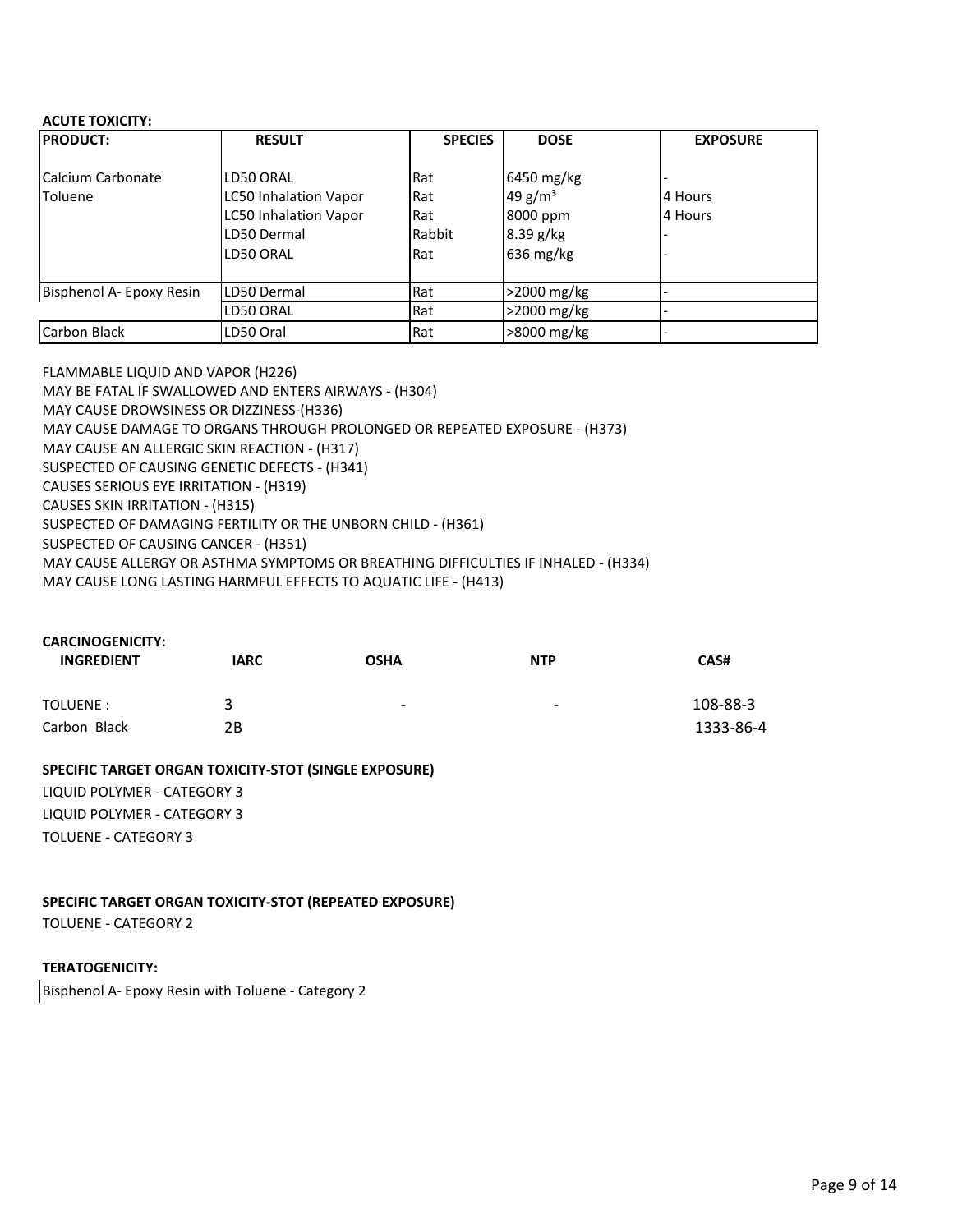**TARGET ORGANS:** BRAIN, BLOOD, KIDNEYS, LUNGS, REPRODUCTIVE SYSTEM, LIVER, HEART, PERIPHERAL NERVOUS SYSTEM, GASTROINTESTINAL TRACT, UPPER RESPIRATORY TRACT, SKIN, CENTRAL NERVOUS SYSTEM, EYE, LENS AND/OR CORNEA.

#### **ASPIRATION HAZARD:**

TOLUENE - CATEGORY 1

#### **12. ECOLOGICAL INFORMATION**

There is no data available on the preparation itself. See (SDS Sections 3 and 15)

Never allow this material, any solutions, or any by-products, as well as any run-off, to come into contact with soil, waterways, wildlife habitats, drains, sewers, and / or the ocean. Avoid release into environment.

#### Toxicity :

| Product / Ingredient | Test / Exposure | <b>Species</b>    | Result       |  |
|----------------------|-----------------|-------------------|--------------|--|
| Carbon Black         | LC50 (96 Hrs.)  | Brachydanio Rerio | $>1000$ mg/L |  |
|                      | EC50 (24 Hrs.)  | Daphnia Magna     | $>5600$ mg/L |  |
| Toluene              | EC50 (48 Hrs.)  | Daphnia           | 3.78 mg/l    |  |
|                      | LC50 (96 Hrs.)  | Fish              | 5.5 mg/l     |  |

#### Persistence and Degradability :

| Product / Ingredient       | Aquatic Half Life | Photolysis | Biodegradability                         |
|----------------------------|-------------------|------------|------------------------------------------|
| Toluene                    |                   |            | Readily (5 days - 81 %)                  |
| bisphenol A - epoxy resins |                   |            | Not Readily Biodegradable (28 days - 5%) |

#### Bioaccumulative Potential :

| Product / Ingredient       | LogP(ow)             | <b>BCF</b>    | Potential |  |
|----------------------------|----------------------|---------------|-----------|--|
| Toluene                    | <u>ຳລ</u><br>د ، ، ۷ | ົ່າ -<br>0.JZ | low       |  |
| bisphenol A - epoxy resins |                      | ັ             | low       |  |

**Mobility in Soil :** Not Available

#### **13. DISPOSAL CONSIDERATIONS**

Recommended incineration or land fill as hazardous waste per Federal, State and local regulations.

React with curing agent and dispose of as hazardous waste per Federal, State and local regulations. Recommended incineration or land fill.

All surplus and waste products should be disposed of by a licensed waste disposal contractor. Empty containers and / or

liners may retain product residues. Dispose of this material and its container as a hazardous waste per Federal , State, and local regulations.

Never allow this material, any solutions, or any by-products, as well as any run-off, to come into contact with soil, waterways,

wildlife habitats, drains, sewers, and / or the ocean. Avoid release into environment.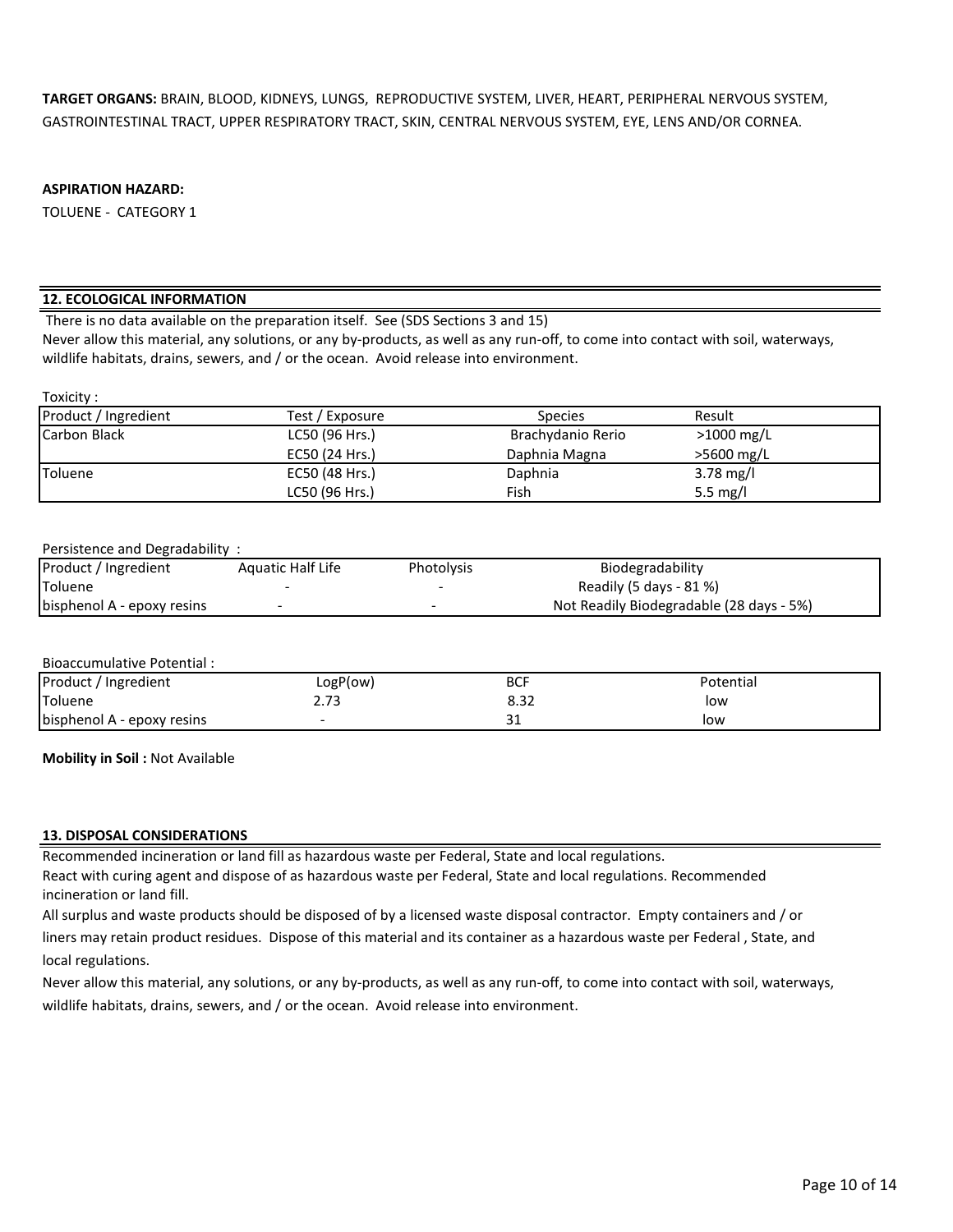#### **14. TRANSPORT INFORMATION**

DOT: § 172.101 HAZARDOUS MATERIALS TABLE **INTERIALS** TABLE UN Number: 1133 UN Number: 1133 Proper Shipping Name: Adhesives **Proper Shipping Name: Adhesives** Proper Shipping Name: Adhesives Labels: Flammable Liquid Labels: Flammable Liquid

Hazard Class: 3 Subclass: NO Packaging Group: III Passenger Air Packing Instruction : 309 Passenger aircraft: 60 Liter (16 gallon) Cargo Air Packing Instruction : 310 Cargo aircraft only: 220 Liter (58 gallon)

Hazard Class: 3 Subclass: NO IMDG: Packaging Group: III and the contract of the contract of the UN Number: 1133 Limited Quantity: Passenger aircraft: 60 Liter (16 gallon) Proper Shipping Name: Adhesives Cargo aircraft only: 220 Liter (58 gallon) Label: 3 Vessel stowage: A Hazard Class: 3 Subclass: NO ERG: 128 Packaging Group: III NMFC: 4620 SUB.6 – CL.60 EMS No: F, E – S, D Schedule B # 3506.91.0000

#### **15. REGULATORY INFORMATION**

| chemical (s) subject to the reporting    | <b>Chemical Name</b>  | <b>CAS No</b> | Weight % | <b>Threshold limit</b> |
|------------------------------------------|-----------------------|---------------|----------|------------------------|
| requirements of section 313 of Title III |                       |               |          | (Reporting Value)      |
| and of 40 CFR 372 (SARA)                 |                       |               |          |                        |
|                                          | <b>TOLUENE</b>        | 108-88-3      | $<$ 2%   | <b>Unknown</b>         |
|                                          | (Methylbenzene)       |               |          |                        |
|                                          | <b>LIQUID POLYMER</b> | N/A           | <70%     | Unknown                |
|                                          | <b>LIQUID POLYMER</b> | N/A           | <70%     | Unknown                |
|                                          | Calcium Carbonate     | 72608-12-9    | $<$ 45%  | Unknown                |
|                                          | <b>Phenolic Resin</b> | N/A           | < 10%    | Unknown                |
|                                          | Carbon Black          | 1333-86-4     | $<$ 3 %  | <b>Unknown</b>         |

SARA notifications must remain attached to this SDS. Any copies and /or distribution of this SDS must include all SARA notifications.

All remaining Constituents are non-hazardous per FED-STD-313 All Constituents are listed in TSCA inventory; complete mixture is excluded Per TSCA Par. 710.4 (d) 95 (6) (7) Constituents are not listed in TSCA 12b CORR. LIST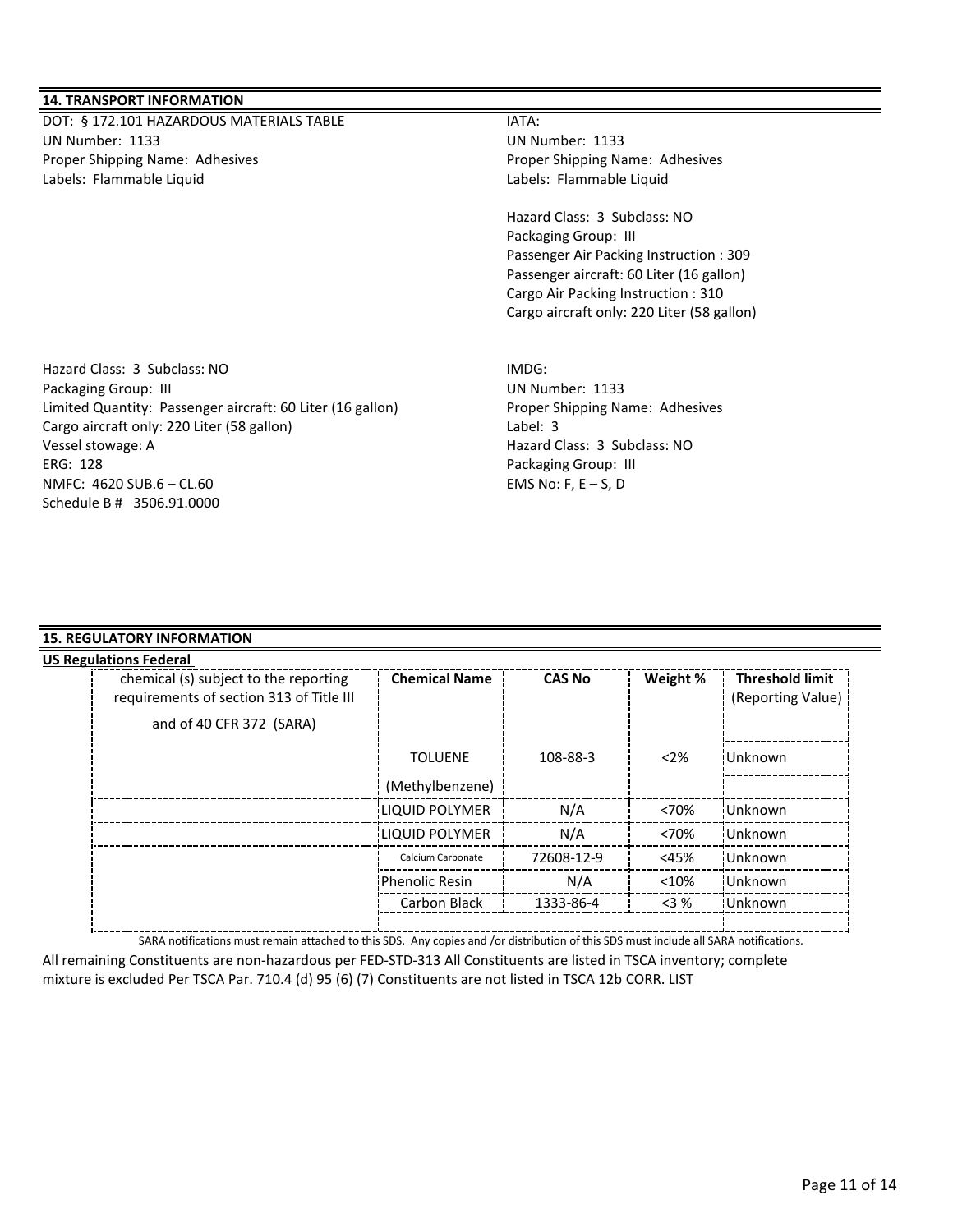# **US Regulations State**

| California Proposition 65 | <b>TOLUENE</b>        | 108-88-3   | 2%      | $>= 1.0%$ |
|---------------------------|-----------------------|------------|---------|-----------|
| (Developmental - Female)  |                       |            |         |           |
| Massachusetts             | <b>TOLUENE</b>        | 108-88-3   | <2%     | $>= 1.0%$ |
| New Jersey                | <b>TOLUENE</b>        | 108-88-3   | < 2%    | $>= 1.0%$ |
| Pennsylvania              | <b>TOLUENE</b>        | 108-88-3   | <2%     | $>= 1.0%$ |
| Rhode Island              | <b>TOLUENE</b>        | 108-88-3   | <2%     | $>= 1.0%$ |
| California Proposition 65 | LIQUID POLYMER        | N/A        | <70%    | $>= 1.0%$ |
| (Developmental - Female)  |                       |            |         |           |
| Massachusetts             | LIQUID POLYMER        | N/A        | <70%    | $>= 1.0%$ |
| New Jersey                | LIQUID POLYMER        | N/A        | <70%    | $>= 1.0%$ |
| Pennsylvania              | LIQUID POLYMER        | N/A        | <70%    | $>= 1.0%$ |
| Rhode Island              | LIQUID POLYMER        | N/A        | <70%    | $>= 1.0%$ |
| California Proposition 65 | LIQUID POLYMER        | N/A        | <70%    | $>= 1.0%$ |
| (Developmental - Female)  |                       |            |         |           |
| Massachusetts             | <b>LIQUID POLYMER</b> | N/A        | <70%    | $>= 1.0%$ |
| New Jersey                | LIQUID POLYMER        | N/A        | <70%    | $>= 1.0%$ |
| Pennsylvania              | LIQUID POLYMER        | N/A        | <70%    | $>= 1.0%$ |
| Rhode Island              | LIQUID POLYMER        | N/A        | <70%    | $>= 1.0%$ |
| California Proposition 65 | Calcium Carbonate     | 72608-12-9 | <45%    | $>= 1.0%$ |
| (Developmental - Female)  |                       |            |         |           |
| Massachusetts             | Calcium Carbonate     | 72608-12-9 | <45%    | $>= 1.0%$ |
| New Jersey                | Calcium Carbonate     | 72608-12-9 | <45%    | $>= 1.0%$ |
| Pennsylvania              | Calcium Carbonate     | 72608-12-9 | <45%    | $>= 1.0%$ |
| Rhode Island              | Calcium Carbonate     | 72608-12-9 | $<$ 45% | $>= 1.0%$ |
| California Proposition 65 | <b>Carbon Black</b>   | 1333-86-4  | < 3%    | $>= 1.0%$ |
| Developmental - Female)   |                       |            |         |           |
| Massachusetts             | Carbon Black          | 1333-86-4  | $3%$    | $>= 1.0%$ |
| New Jersey                | Carbon Black          | 1333-86-4  | $3%$    | $>= 1.0%$ |
| Pennsylvania              | Carbon Black          | 1333-86-4  | $3%$    | $>= 1.0%$ |
| Rhode Island              | Carbon Black          | 1333-86-4  | $3%$    | $>= 1.0%$ |
| California Proposition 65 | Phenolic Resin        | N/A        | <10%    | $>= 1.0%$ |
| (Developmental - Female)  |                       |            |         |           |
| Massachusetts             | Phenolic Resin        | N/A        | <10%    | $>= 1.0%$ |
| New Jersey                | Phenolic Resin        | N/A        | <10%    | $>= 1.0%$ |
| Pennsylvania              | Phenolic Resin        | N/A        | <10%    | $>= 1.0%$ |
| Rhode Island              | Phenolic Resin        | N/A        | <10%    | $>= 1.0%$ |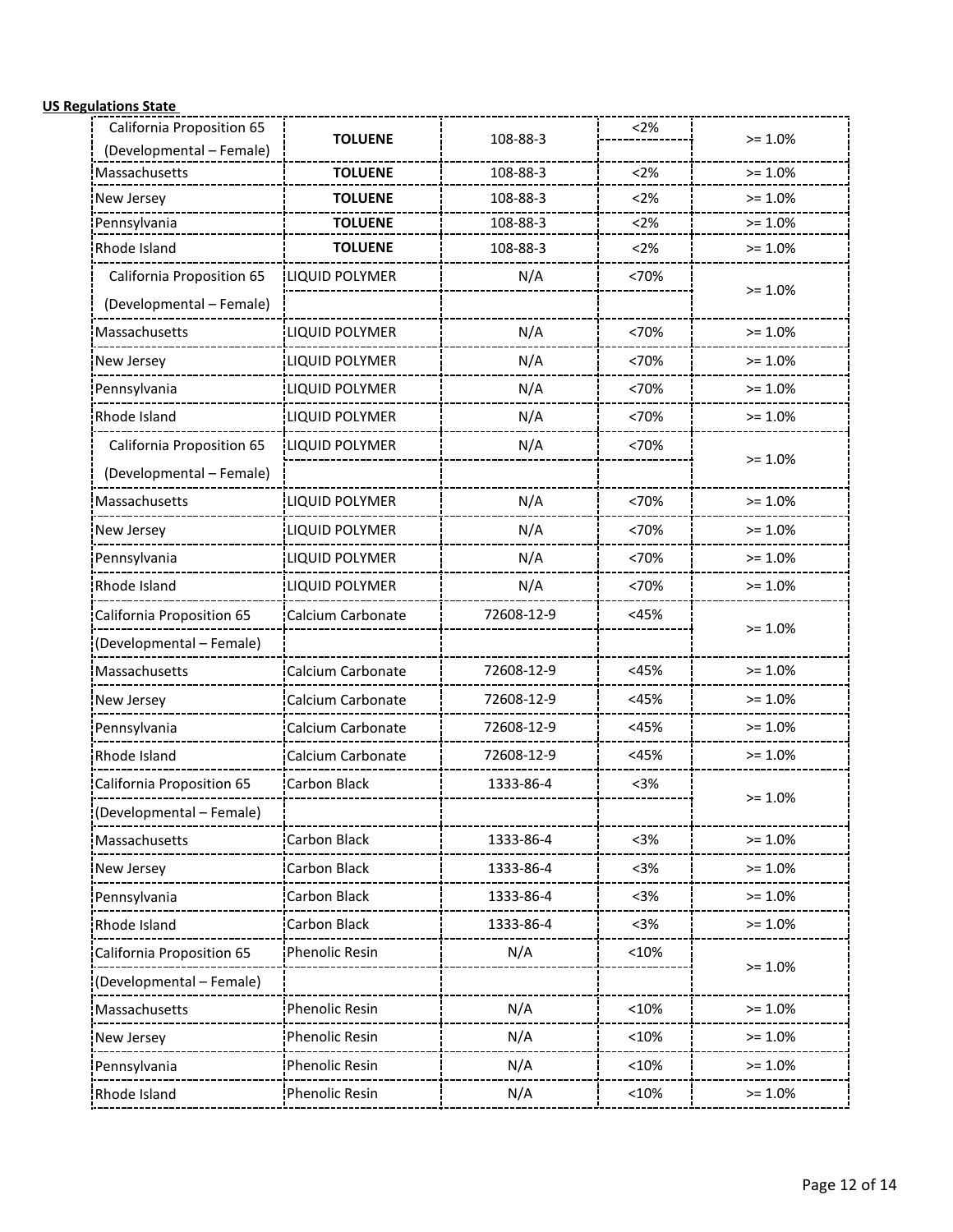**Phenolic Resin:** Acute Health Hazard, Chronic Health Hazard **Carbon Black :** Chronic Health Hazard, Fire Hazard **Liquid Polymer:** Immediate (acute) Health Hazard **Toluene:** Fire Hazard, Immediate (acute) Health Hazard, Delayed (chronic) Health Hazard Sara 311/312 Classification: Immediate (acute) Health Hazard, Delayed (chronic) Health Hazard **Information On Ingredients: Sudden Release Of Pressure:** No Products **Reactivity:** No Products Information On Ingredients: None Were Found **United States:** Sara 302/304 (Sara 304 RQ): Not Applicable **Liquid Polymer:** Immediate (acute) Health Hazard **Proprietary Adhesion Promoter:** Immediate (acute) Health Hazard, Delayed (chronic) Health Hazard **Bisphenol A- Epoxy Resin with Toluene** - Fire Hazard, Immediate Acute Health Hazard, Chronic Health Hazard

#### **California Prop. 65 : Warning**

This product contains a chemical or chemicals known by the State of California to cause cancer, birth defects, or other reproductive harm.

#### **Canada**



**Class B – Flammable TOLUENE** 



**Class D - Poisonous and Infectious materials Division 2: Materials Causing Other Toxic Effects D2A TOLUENE D2B TOLUENE CAS# 108-88-3** Liquid Polymer CAS# N/A Liquid Polymer CAS# N/A Carbon Black Cas# 1333-86-4 Calcium Carbonate CAS# 72608-12-9

This product has been classified in accordance with the hazard criteria of the Controlled Products Regulations (CPR) and the SDS

contains all of the information required by CPR.

Listed National Pollutant Release Inventory (NPRI):TOLUENE CAS:108-88-3

Liquid Polymer cas# N/A Phenolic Resin Cas# Not Available Calcium Carbonate CAS#72608-12-9 Carbon Black Cas#1333-86-4 Liquid Polymer cas# N/A